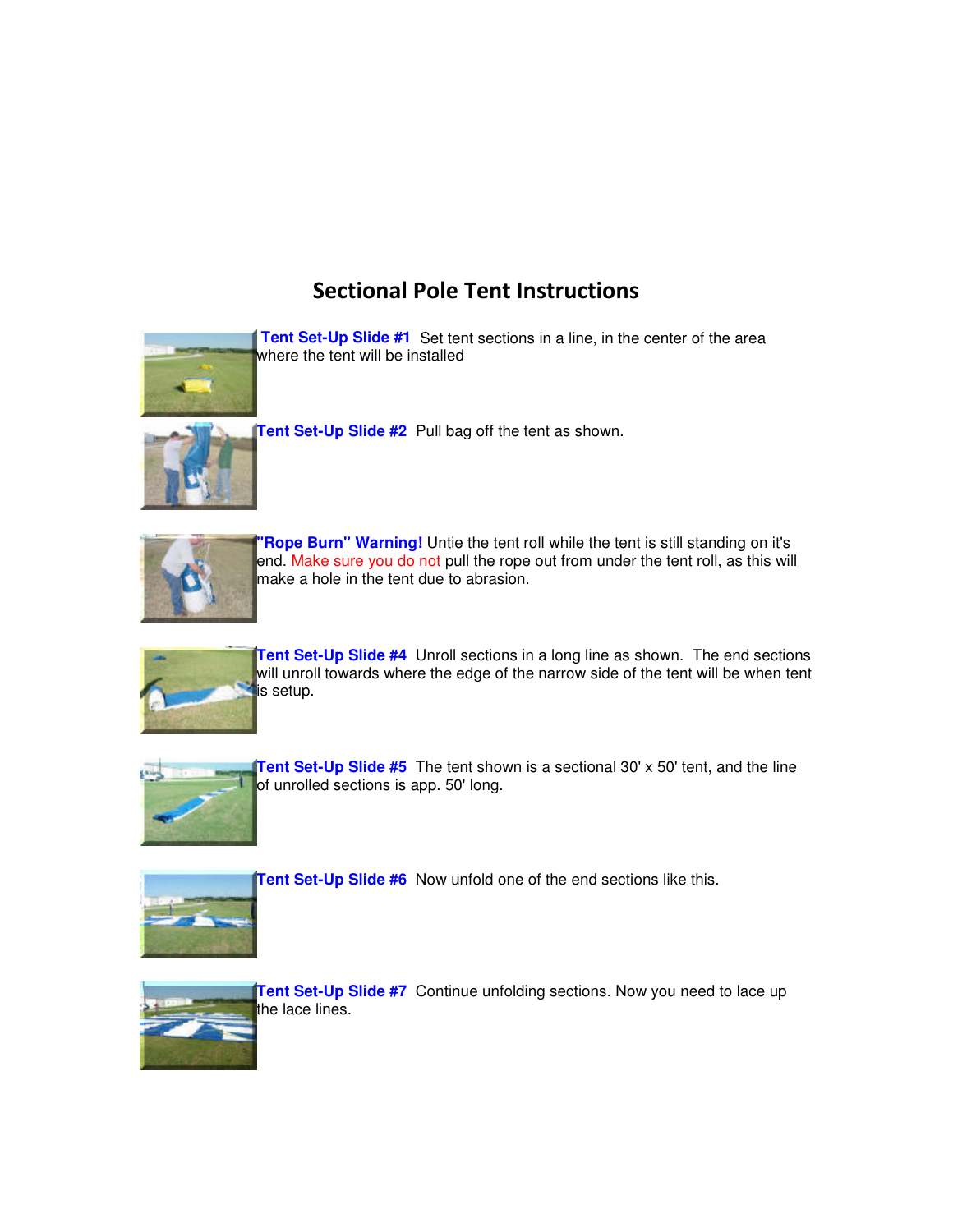

**Lace-up step #1** When the tent sections are unfolded, and spread on the ground, the center of the tent where the lace lines and grommet lines meet will look like this



**Lace-up step #2** Be sure the lace lines and grommet lines are laid out flat, and the grommets on the lace side are more or less lined up with the grommets on the grommet side.



**Lace-up step #3** Beginning in the center area of the tent, insert the first loop on the lace side through the first grommet on the grommet side. Then insert the second loop through the second grommet on the grommet side. Refer to next slide to see how this should look.



**Lace-up step #4** Then take the second loop, and return it back through the first loop, and pull it snug, with your pulling motion being towards the eave of the tent. Remember, you lace from the center of the tent, towards the eave of the tent. Continue this process until you reach the end of the lace line.



**Lace-up step #5** Continue this process until you reach the end of the lace line.



**Lace-up step #6** Please notice that when you get to the end of the lace line, the second from the last loop on the lace side is longer than all the other loops. This is the loop you will use for the knot.



**Lace-up step #7** Insert the long loop through the last loop on the line as shown.



**Lace-up step #8** Insert the long loop through the last loop, and then pull the long loop back towards the center of the tent as shown.



**Lace-up step #9** Make a knot using the long loop as shown. Tie this knot twice, liust to be sure!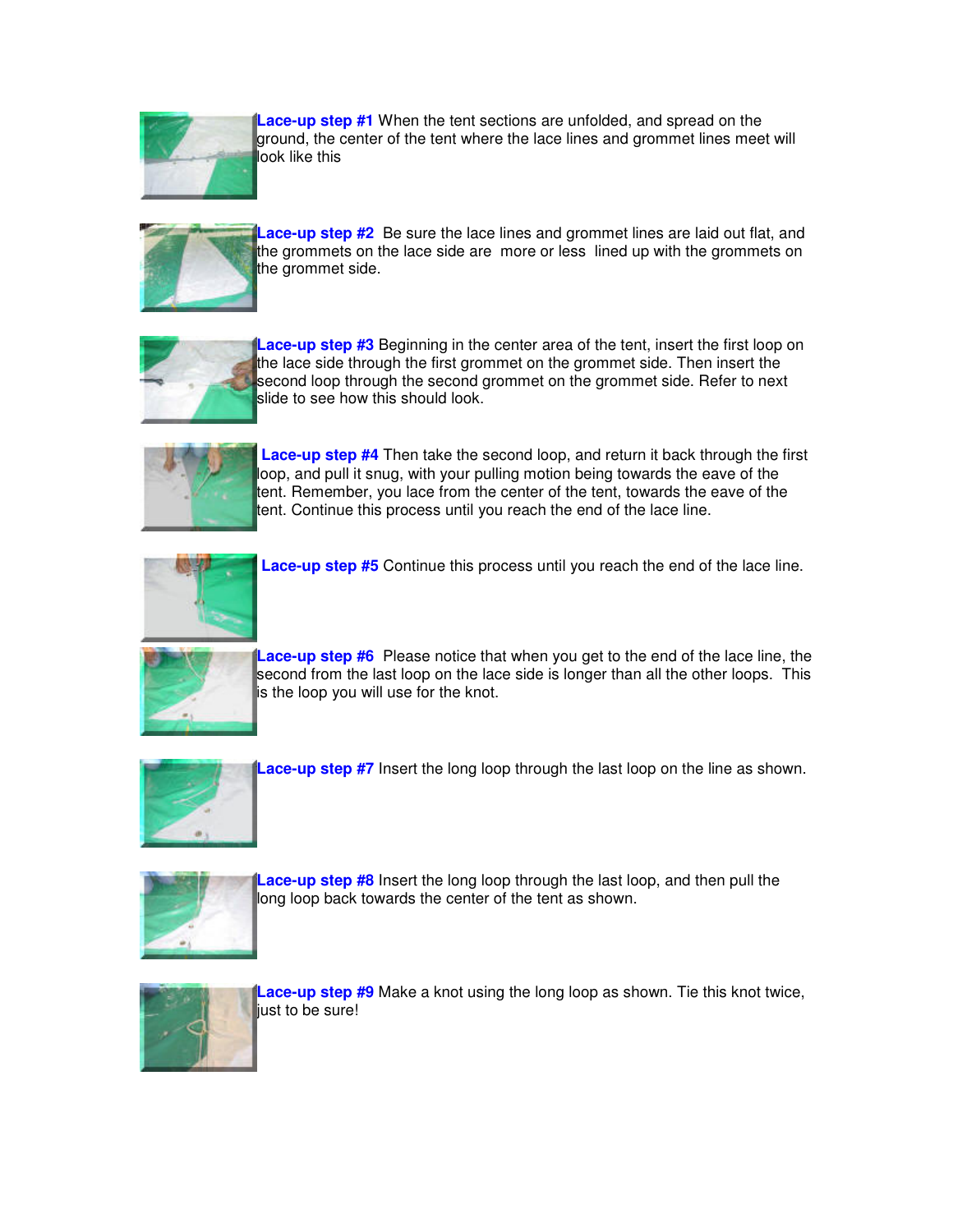

**Lace-up step #10** This shows how the completed lace line should look.



**Weather flap step #1** Lay the weather flap smoothly over the completed lace line, so as to prepare the weather flap for the insertion of the weather flap rope.



**Weather flap step #2** Thread the end of the weather flap rope through the first little ring sewn on the large triangle opposite the tent section that has the weather flap sewn onto it (the lace side).



**Weather flap step #3** Next thread the rope through the second ring sewn on the large triangle, and then through the first ring on the lace side, then the first ring on the grommet side.



Weather flap step #4 Continue threading rope back and forth from side to side, alternating between the grommet side and the lace side.



**Weather flap step #5** This is how weather flap rope should look.



**Tent Set-Up Slide #8** Stretch all four sides of tent to square up the tent in preparation for the setting of the tent stakes.



Tent Set-Up Slide #9 Set two stakes 5' from each corner of tent as shown.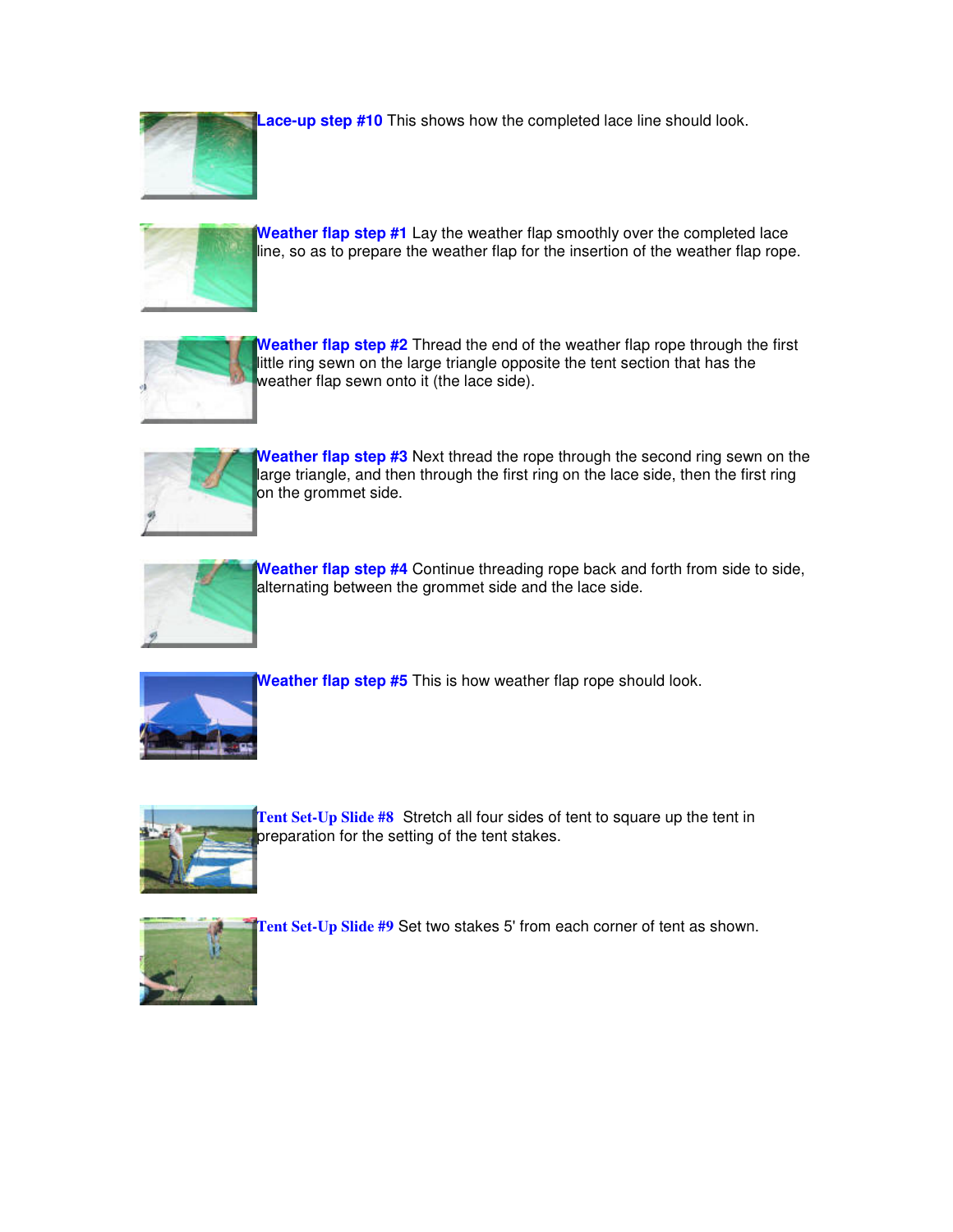

Tent Set-Up Slide #10 Next run a string line from corner stake to corner stake and line up all stakes on each side using the string line as a reference. The tent stakes should be set next to the string line, in line with each brass grommet you see on the edge of the tent.



**Tent Set-Up Slide #11** This slide shows stakes all driven, and nicely lined up in a neat row.



**Tent Set-Up Slide #12** Now it's time to actually begin erecting the tent! Take a side pole and insert the metal pin into the brass grommet as depicted here.



**Tent Set-Up Slide #13** Now raise the side pole, and hold it stationary while your helper attaches the tent "guy" rope to the stake using a double half hitch. Refer to next slide for a photo of this knot.



**Tent Set-Up Slide #14** This is photo of the "double half hitch" knot.



**Tent Set-Up Slide #15** Stand up the second corner on the same end of the tent as the first corner you stood up. Now you have both corners of one end of the tent erected as shown.



**Tent Set-Up Slide #16** Next raise both the corners on the opposite end of the tent. You now have all four corners erected. Good job!



**Tent Set-Up Slide #17** The next step is to stand up all the side poles on the sides of the tent, and attach the "guy" ropes to each stake.



**Tent Set-Up Slide #18** At each side pole you will notice a white rope about 6' long hanging down from underneath the tent. Tie this rope to the side pole as shown, to secure the side pole to the tent.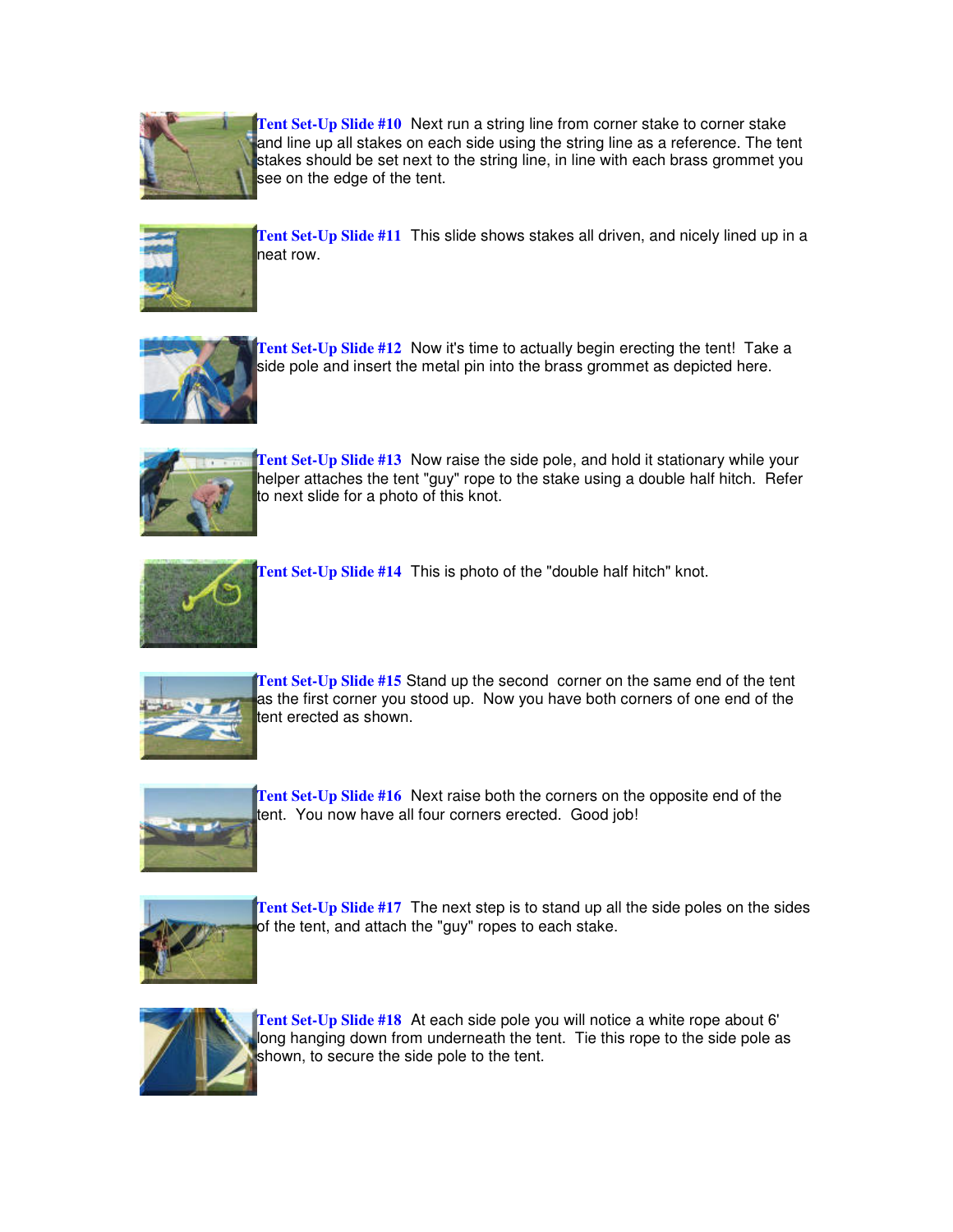

**Tent Set-Up Slide #19** Time to raise center poles! Insert the pin on the end of the center pole through both metal rings sewn into the center pole fitting of each section.



**Tent Set-Up Slide #20** Secure both of the long center pole "jump ropes" to the center pole using two half hitch knots about 1' below center pole pin.



**Tent Set-Up Slide #21** Now push the center pole up until it is at about a 45 degree angle. Follow the same procedure with the rest of the center poles. When all center poles are inserted, and raised to an approx. angle of 45 degrees, then go ahead and push them all up until they are all standing straight.



**Tent Set-Up Slide #22** Secure each center pole "Jump rope" to each center pole as shown



**Tent Set-Up Slide #23** Beginning with the corners, tilt each side pole inwards to give some slack on the "guy" rope. Pull down on the tent edge, and have your helper pull all the slack out of the "guy" rope, and then re-tie the rope securely.



**Tent Set-Up Slide #24** After taking up all the slack on the "guy" rope, push the side pole (it should be at about a 45 degree angle at this time) upright, using it as a lever to tighten the tent.



**Tent Set-Up Slide #25** This photo illustrates how the completed weather flap should appear when tent is erected. You will probably need to untie the rope, pull the rope tight and re-tie it now.



**Tent Set-Up Slide #26** Hey! You're nearly finished! All you lack is to tighten the rest of the side poles and their "guy" ropes, then hang the sidewalls! Maybe you should go get a drink, as you are now all hot and tired! Oh yeah... How many sledge hammer handles did you break! FOUR? I won't tell!



Tent Set-Up Slide #27 Now for side wall! Lay the roll of side wall on the ground between the side poles and the stakes as shown.